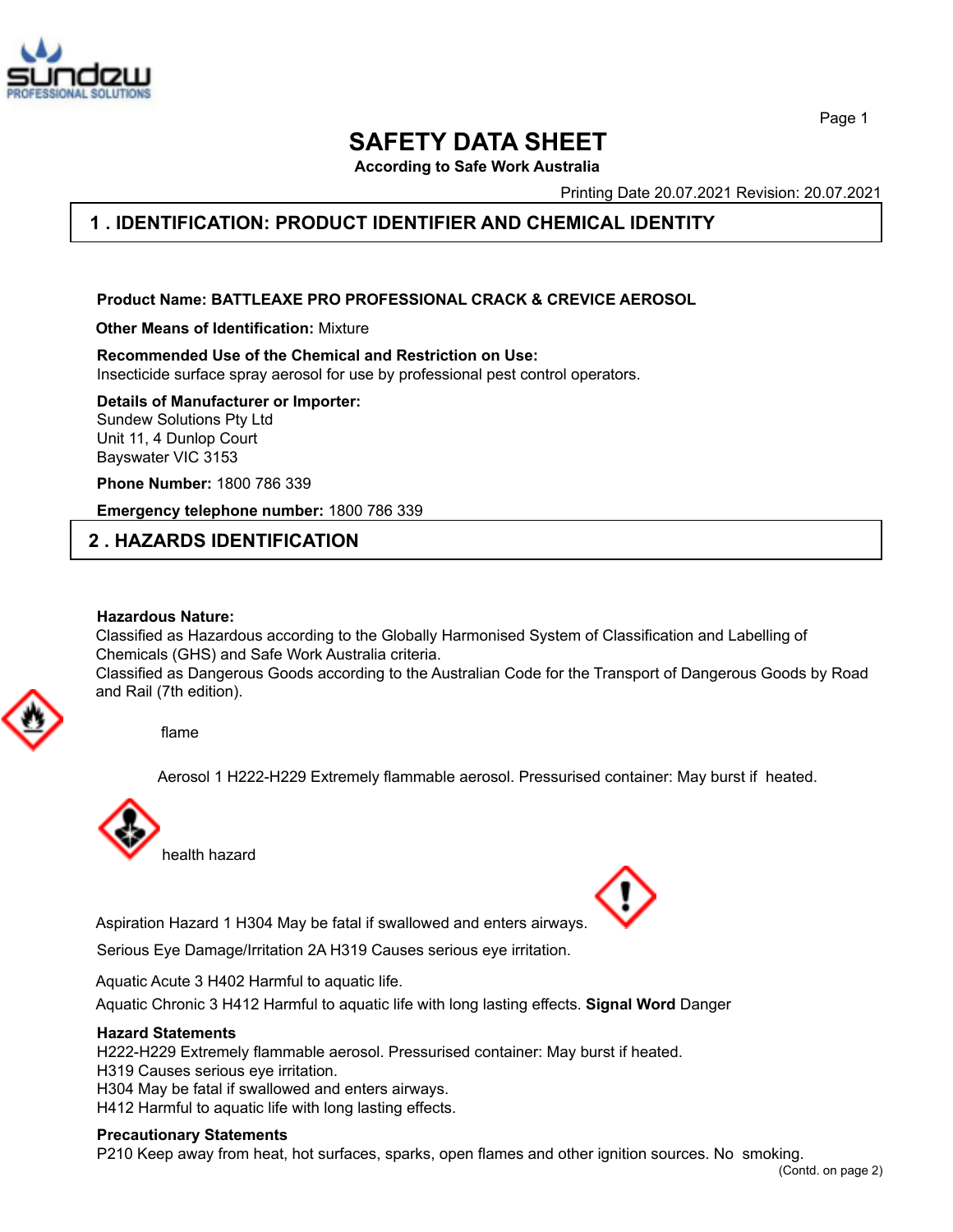# **SAFETY DATA SHEET**

**According to Safe Work Australia**

Printing Date 20.07.2021 Revision: 20.07.2021 **Product Name: BATTLEAXE PRO PROFESSIONAL CRACK &**

## **CREVICE AEROSOL**

43.0

P251 Do not pierce or burn, even after use. P211 Do not spray on an open flame or other ignition source. P280 Wear protective gloves/protective clothing/eye protection/face protection. P273 Avoid

release to the environment. P264 Wash hands thoroughly after handling. P301+P310 IF SWALLOWED: Immediately call a POISON CENTER/ doctor. (Contd. of page 1)

P305+P351+P338 IF IN EYES: Rinse cautiously with water for several minutes. Remove contact lenses, if present and easy to do. Continue rinsing.

P337+P313 If eye irritation persists: Get medical advice/attention.

P331 Do NOT induce vomiting.

P405 Store locked up.

P410+P412 Protect from sunlight. Do not expose to temperatures exceeding 50 °C/122 °F. P501 Dispose of contents/container in accordance with local/regional/national regulations.

## **3 . COMPOSITION AND INFORMATION ON INGREDIENTS**

## **Chemical Characterization: Mixtures**

**Description:** Mixture of substances listed below with nonhazardous additions.

| <b>Hazardous Components:</b> |                                                                                 |           |
|------------------------------|---------------------------------------------------------------------------------|-----------|
| $64 - 17 - 5$                | Ethanol                                                                         | 30%       |
|                              | CFlammable Liquids 2, H225; CSerious Eye Damage/Irritation 2, H319              |           |
|                              | Kerosine (petroleum)                                                            | 16.7<br>% |
|                              | Aspiration Hazard 1, H304; Flammable Liquids 4, H227                            |           |
|                              | propoxur (ISO)                                                                  | 2%        |
|                              | CAcute Toxicity (Oral) 3, H301; CAquatic Acute 1, H400; Aquatic Chronic 1, H410 |           |
|                              | 1,3-Benzodioxole, 5-[[2-(2-butoxyethoxy)ethoxy]methyl]-6-propyl-                | $1\%$     |
|                              | CAcute Toxicity (Inhalation) 3, H331                                            |           |
|                              | tetramethrin                                                                    | 0.2%      |
|                              | CAquatic Acute 1, H400; Aquatic Chronic 1, H410                                 |           |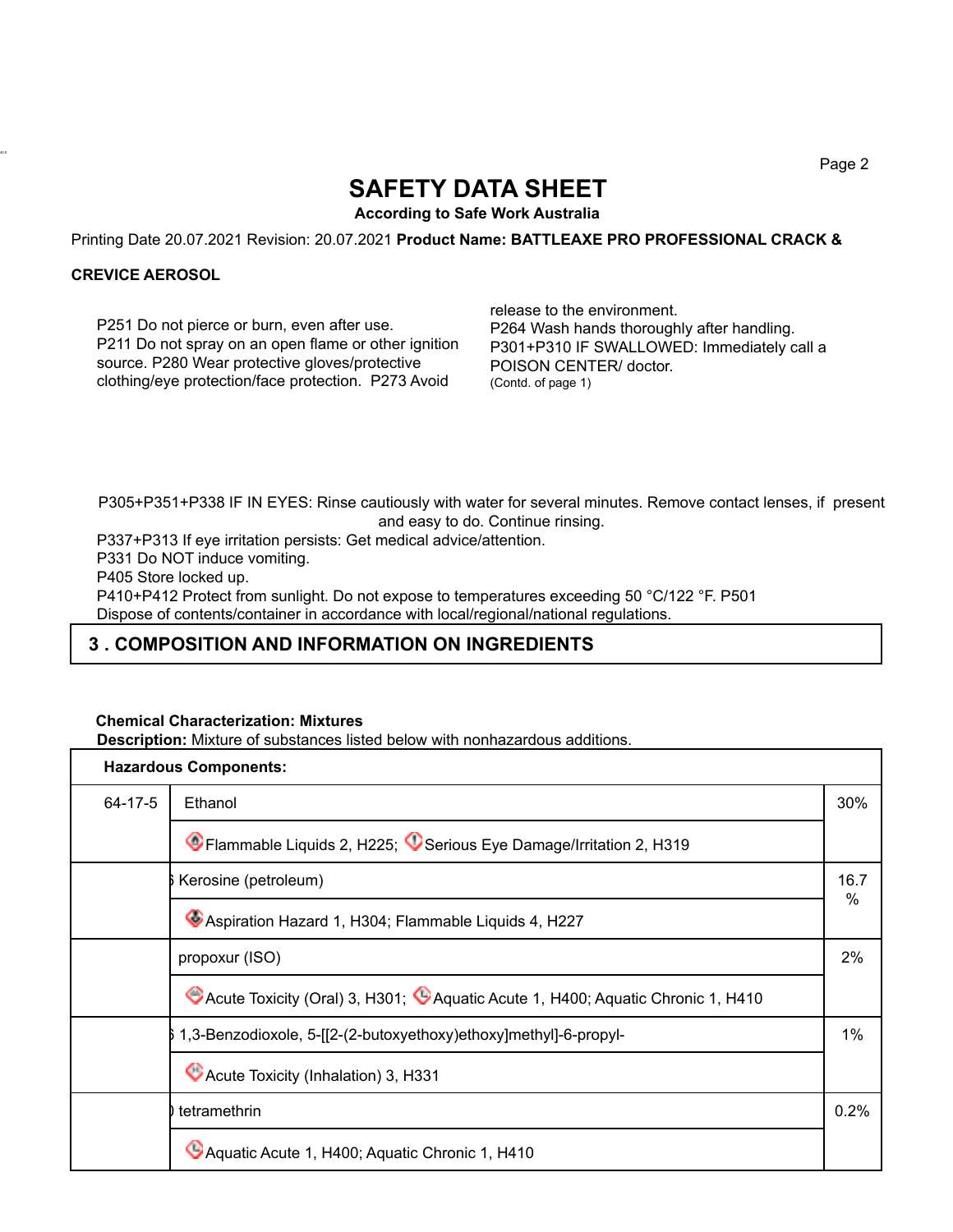## **4 . FIRST AID MEASURES**

#### **Inhalation:**

If inhaled, remove to fresh air. If not breathing, give artificial respiration. If breathing is difficult, give oxygen. Seek medical attention if breathing problems develop.

#### **Skin Contact:**

In case of skin contact, immediately remove contaminated clothing and wash affected areas with water and soap. Seek medical attention if symptoms occur.

#### **Eye Contact:**

In case of eye contact, rinse cautiously with water for several minutes. Remove contact lenses, if present and easy to do. Continue rinsing. Seek medical attention.

#### **Ingestion:**

If swallowed, do not induce vomiting. If vomiting occurs spontaneously, keep head below hips to prevent aspiration. Do not give anything by mouth to an unconscious person. Seek immediate medical attention. (Contd. on page 3)

Page 3

## **SAFETY DATA SHEET**

## **According to Safe Work Australia**

Printing Date 20.07.2021 Revision: 20.07.2021 **Product Name: BATTLEAXE PRO PROFESSIONAL CRACK &**

## **CREVICE AEROSOL**

43.0

(Contd. of page 2)

## **5 . FIRE FIGHTING MEASURES**

**Suitable Extinguishing Media:** Water fog, foam, carbon dioxide or dry chemical powder. Do not use water jet.

**Specific Hazards Arising from the Chemical:** Hazardous combustion products include oxides of carbon and nitrogen. Highly flammable. Keep away from naked flames. Do not puncture or incinerate can.

**Special Protective Equipment and Precautions for Fire Fighters:** When fighting a major fire wear self-contained breathing apparatus and protective equipment.

## **6 . ACCIDENTAL RELEASE MEASURES**

## **Personal Precautions, Protective Equipment and Emergency Procedures:**

Wear an approved respiratory protection and full protective clothing. Evacuate all non-essential personnel from affected area. Ensure adequate ventilation. Keep away from naked flames.

**Environmental Precautions:** In the event of a major spill, prevent spillage from entering drains or water courses.

## **Methods and Materials for Containment and Cleaning Up:**

Stop leak if safe to do so and absorb spill with sand, earth, vermiculite or some other absorbent material. Collect the spilled material and place into a suitable container for disposal. Use only non-sparking tools.

## **7 . HANDLING AND STORAGE**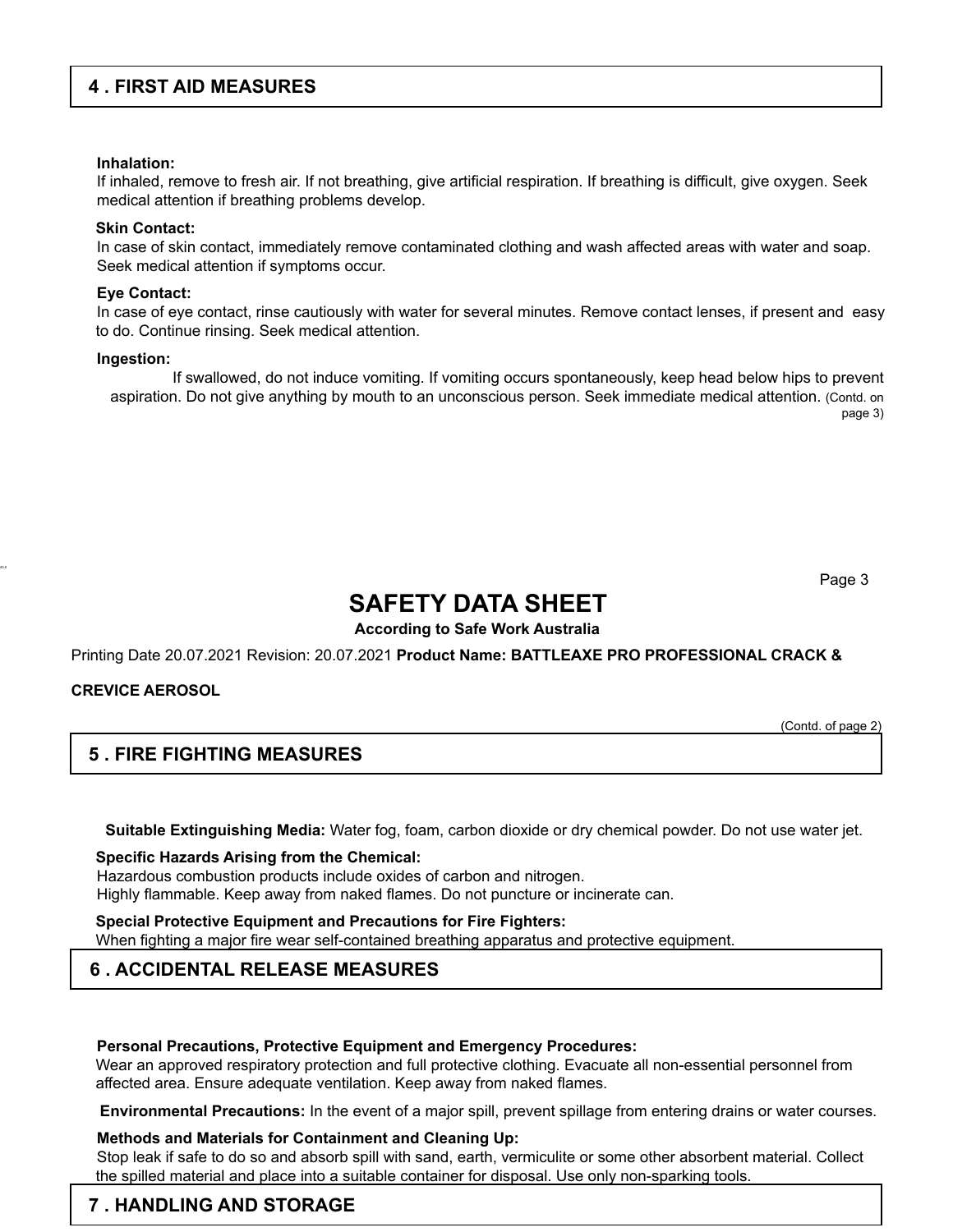## **Precautions for Safe Handling:**

Use of safe work practices are recommended to avoid eye or skin contact and inhalation of vapours. Use only outdoors or in a well-ventilated area.

Food, beverages and tobacco products should not be stored or consumed where this material is in use. Always wash hands before smoking, eating, drinking or using the toilet. Wash contaminated clothing and other protective equipment before storage or re-use. Provide eyewash fountains and safety showers in close proximity to points of potential exposure.

## **Conditions for Safe Storage:**

Store in a cool, dry and well ventilated area. Highly flammable. Do not puncture or incinerate can. Store at normal room temperature. Do not spray uninterrupted for more than 10 seconds in confined spaces. Keep away from direct sunlight and naked flames.

## **8 . EXPOSURE CONTROLS AND PERSONAL PROTECTION**

|                 | <b>Exposure Standards:</b>             |  |  |
|-----------------|----------------------------------------|--|--|
| 64-17-5 Ethanol |                                        |  |  |
|                 | TWA: 1880 mg/m <sup>3</sup> , 1000 ppm |  |  |
|                 | 114-26-1 propoxur (ISO)                |  |  |
|                 | TWA: 0.5 mg/m <sup>3</sup>             |  |  |

## **Engineering Controls:**

Provide exhaust ventilation or other engineering controls to keep the airborne concentrations of vapour below occupational exposure standards.

## **Respiratory Protection:**

Use an approved vapour respirator under conditions where exposure to the substance is apparent (e.g. generation of high concentrations of mist or vapour, inadequate ventilation, development of respiratory tract irritation) and engineering controls are not feasible. See Australian Standards AS/NZS 1715 and 1716 for more (Contd. on page 4)

Page 4

## **SAFETY DATA SHEET**

## **According to Safe Work Australia**

Printing Date 20.07.2021 Revision: 20.07.2021 **Product Name: BATTLEAXE PRO PROFESSIONAL CRACK &**

## **CREVICE AEROSOL**

43.0

(Contd. of page 3)

information.

**Skin Protection:**

PVC, PVA, nitrile, neoprene, rubber or vinyl gloves. See Australian/New Zealand Standard AS/NZS 2161 for more information.

When selecting gloves for use against certain chemicals, the degradation resistance, permeation rate and permeation breakthrough time should be considered.

Occupational protective clothing (depending on conditions in which it has to be used, in particular as regards the period for which it is worn, which shall be determined on the basis of the seriousness of the risk, the frequency of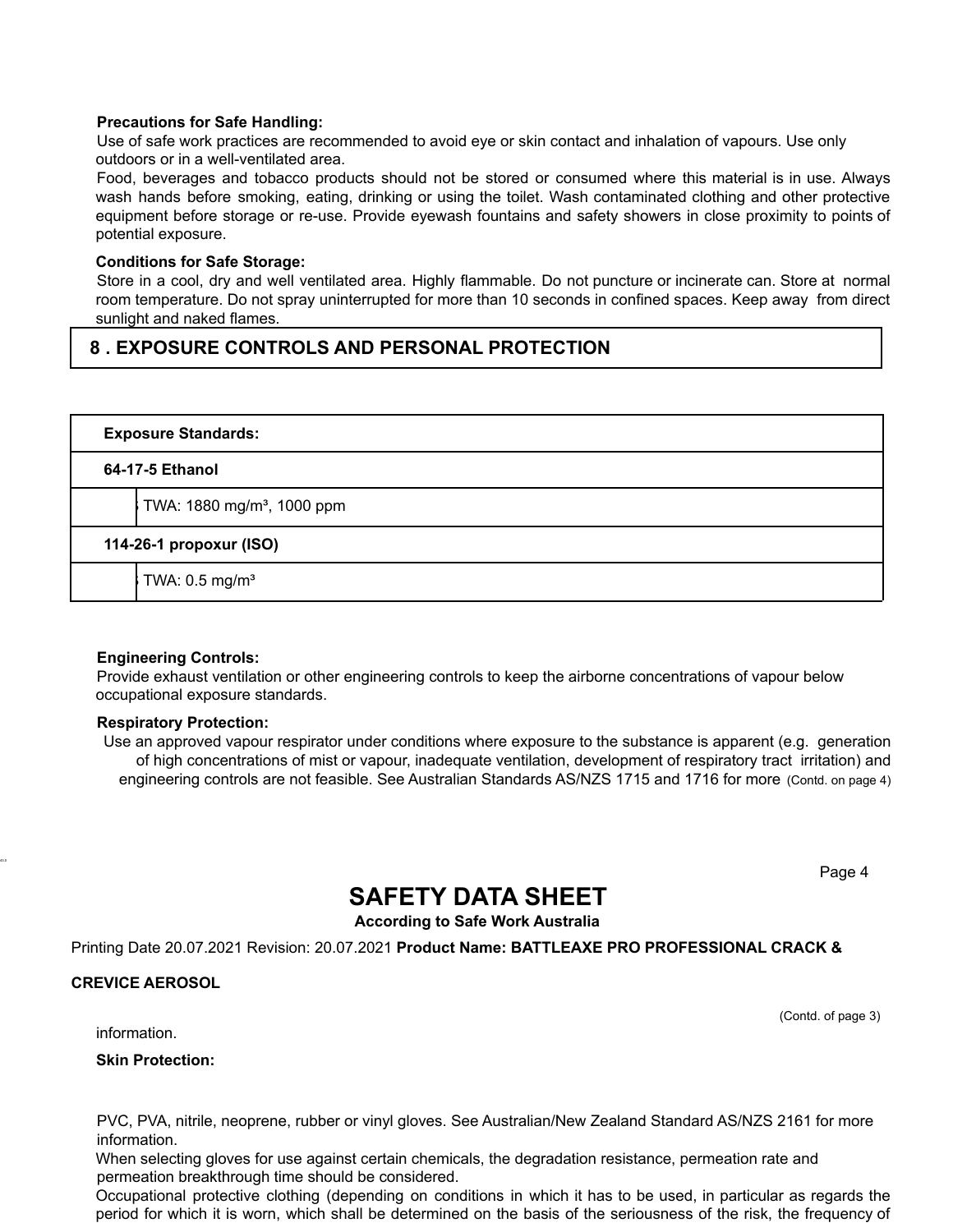exposure to the risk, the characteristics of the workstation of each worker and the performance of the protective clothing). See Australian/New Zealand Standard AS/NZS 4501 for more information.

#### **Eye and Face Protection:**

Eye and face protectors for protection against splashing materials or liquids. See Australian/New Zealand Standard AS/NZS 1337 for more information.

## **9 . PHYSICAL AND CHEMICAL PROPERTIES**

**Appearance: Form:** Aerosol **Colour:** According to product specification **Odour:** Characteristic **Odour Threshold:** Not determined. **pH-Value:** Not determined. **Melting point/Melting range:** Undetermined. **Initial Boiling Point/Boiling Range:** Not applicable, as aerosol. **Flash Point:** Not applicable, as aerosol. **Flammability:** Highly flammable. **Auto-ignition Temperature: Decomposition Temperature:** Not determined. **Explosion Limits: Lower:** Not determined. **Upper:** Not determined. **Vapour Pressure:** Not determined. **Density:** Not determined. **Relative Density at 20 °C:** 0.77 **Vapour Density:** Not determined. **Evaporation Rate:** Not applicable **Solubility in Water:** No information available **Partition Coefficient (n-octanol/water):** Not determined.

**Solids content:** 2.0 %

**10 . STABILITY AND REACTIVITY**

**Possibility of Hazardous Reactions:** No further relevant information available.

**Chemical Stability:** Stable at ambient temperature and under normal conditions of use.

**Conditions to Avoid:** Keep away from naked flames.

**Incompatible Materials:** No further relevant information available.

(Contd. on page 5)

Page 5

## **SAFETY DATA SHEET**

**According to Safe Work Australia**

Printing Date 20.07.2021 Revision: 20.07.2021 **Product Name: BATTLEAXE PRO PROFESSIONAL CRACK &**

#### **CREVICE AEROSOL**

43.0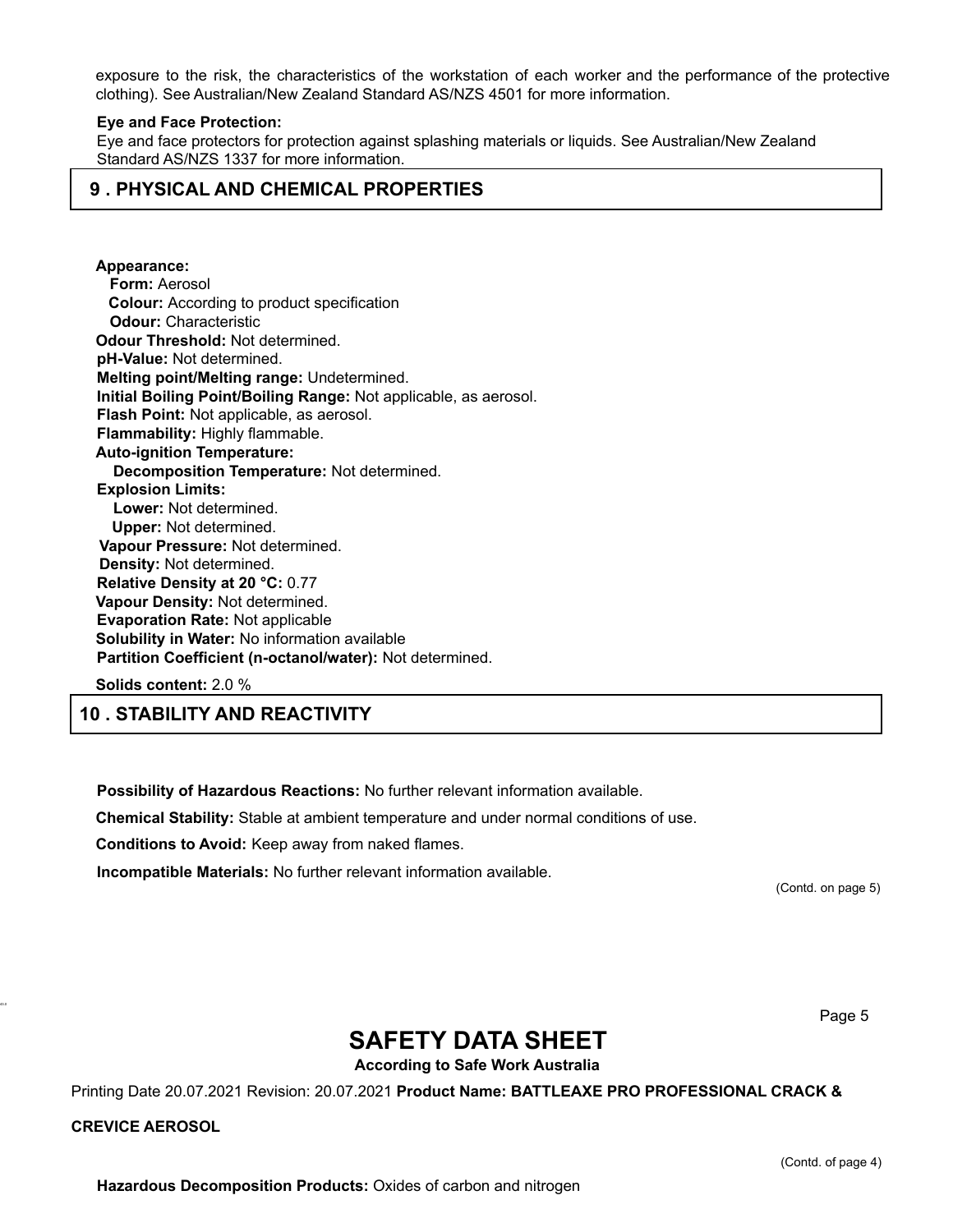## **11 . TOXICOLOGICAL INFORMATION**

## **Toxicity:**

| LD <sub>50</sub> /LC <sub>50</sub> Values Relevant for Classification:  |                                            |                                                             |  |  |  |  |
|-------------------------------------------------------------------------|--------------------------------------------|-------------------------------------------------------------|--|--|--|--|
| 64-17-5 Ethanol                                                         |                                            |                                                             |  |  |  |  |
| Oral<br>Inhalation                                                      | $LD_{50}$<br>$LC_{50}/4$<br>h              | 7060 mg/kg (rat)<br>20000 mg/l (rat)                        |  |  |  |  |
| 114-26-1 propoxur (ISO)                                                 |                                            |                                                             |  |  |  |  |
| Oral                                                                    | $LD_{50}$                                  | 95 mg/kg (rat)                                              |  |  |  |  |
| 51-03-6 1,3-Benzodioxole, 5-[[2-(2-butoxyethoxy)ethoxy]methyl]-6-propyl |                                            |                                                             |  |  |  |  |
| Oral<br>Dermal<br>Inhalation                                            | $LD_{50}$<br>$LD_{50}$<br>$LC_{50}/4$<br>h | 7181 mg/kg (rat)<br>>2000 mg/kg (rabbit)<br>>5.9 mg/l (rat) |  |  |  |  |

#### **Acute Health Effects**

**Inhalation:** No adverse health effects expected.

**Skin:** No adverse health effects expected.

**Eye:** Causes serious eye irritation.

**Ingestion:** Ingestion is not considered a potential route of exposure.

**Skin Corrosion / Irritation:** Based on classification principles, the classification criteria are not met.

**Serious Eye Damage / Irritation:** Causes serious eye irritation.

**Respiratory or Skin Sensitisation:** Based on classification principles, the classification criteria are not met.

**Germ Cell Mutagenicity:** Based on classification principles, the classification criteria are not met.

## **Carcinogenicity:**

Piperonyl butoxide is classified by IARC as Group 3 - Not classifiable as to its carcinogenicity to humans.

**Reproductive Toxicity:** Based on classification principles, the classification criteria are not met.

**Specific Target Organ Toxicity (STOT) - Single Exposure:** Based on classification principles, the classification criteria are not met.

**Specific Target Organ Toxicity (STOT) - Repeated Exposure:** Based on classification principles, the classification criteria are not met.

**Aspiration Hazard:** May be fatal if swallowed and enters airways.

**Chronic Health Effects:** No information available

## **Existing Conditions Aggravated by Exposure:** No information available

## **Additional toxicological information:**

The Australian Acceptable Daily Intake (ADI) for propoxur for a human is 0.02 mg/kg/day, set for the public for daily, lifetime exposure. This is based on the NOEL of 0.2 mg/kg/day, the level determined to show no effects during long term exposure for the most sensitive indicators and the most sensitive species. (Ref: Comm. Dept. of Health and Ageing Office of Chemical Safety, 'ADI List', March 2016).

The Australian Acceptable Daily Intake (ADI) for tetramethrin for a human is 0.02 mg/kg/day, set for the public for daily, lifetime exposure. This is based on the NOEL of 2 mg/kg/day, the level determined to show no effects (Contd.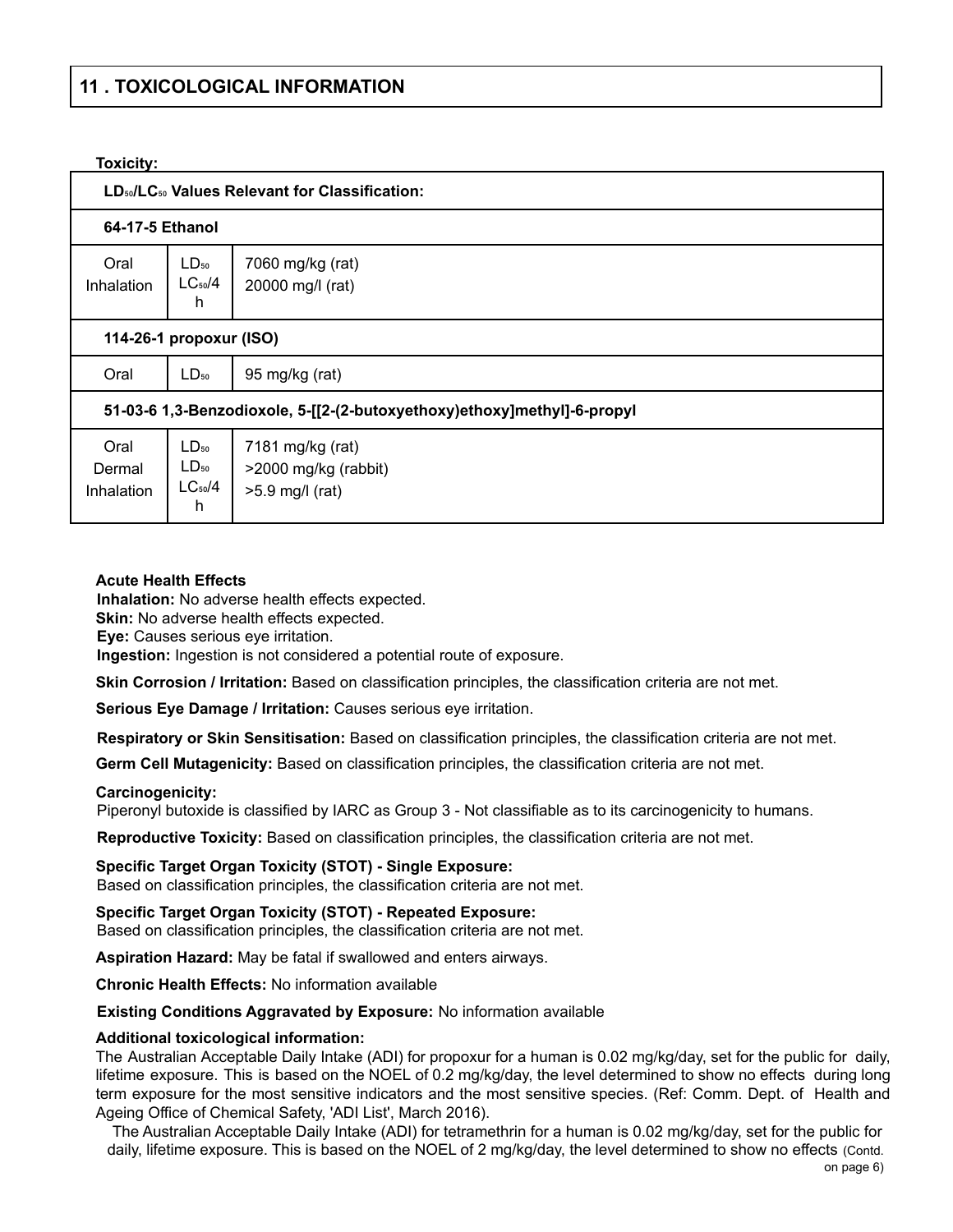Page 6

# **SAFETY DATA SHEET**

**According to Safe Work Australia**

Printing Date 20.07.2021 Revision: 20.07.2021 **Product Name: BATTLEAXE PRO PROFESSIONAL CRACK &**

## **CREVICE AEROSOL**

43.0

(Contd. of page 5)

during long term exposure for the most sensitive indicators and the most sensitive species. (Ref: Comm. Dept. of Health and Ageing Office of Chemical Safety, 'ADI List', March 2016).

Propoxur belongs to the carbamate group of insecticides, which are acetylcholinesterase inhibitors. Symptoms of poisoning include mild intoxication causes headache, blurred vision, weakness, sweating, mild chest pain, nausea and vomiting. Severe intoxication causes cyanosis, muscular twitching, spasms, miosis and respiratory paralysis. Onset of symptoms may be delayed. Cholinesterase inhibition sometimes persists for several weeks.

## **12 . ECOLOGICAL INFORMATION**

#### **Ecotoxicity:**

Propoxur is classed as extremely toxic to bees. Tetramethrin is toxic to bees.

#### **Aquatic toxicity:**

Harmful to aquatic organisms. May cause long-term adverse effects in the aquatic environment.

| 51-03-6 1,3-Benzodioxole, 5-[[2-(2-butoxyethoxy)ethoxy]methyl]-6-propyl |                                            |  |  |  |
|-------------------------------------------------------------------------|--------------------------------------------|--|--|--|
| $LD_{50}$                                                               | >2250 mg/kg (bobwhite quail)               |  |  |  |
| $LC_{50}/96$ h                                                          | 5.37 ppm (bluegill)                        |  |  |  |
|                                                                         | 6.12 ppm (rainbow trout)                   |  |  |  |
| LC <sub>50</sub> /48 h                                                  | 0.51 ppm (daphnia)                         |  |  |  |
| $LC_{50}$                                                               | >5620 ppm (bobwhite quail) (5 day dietary) |  |  |  |
|                                                                         | >5620 ppm (mallard) (5 day dietary)        |  |  |  |

#### **Persistence and Degradability:** No information available

**Bioaccumulative Potential:** No information available

**Mobility in Soil:** No information available **Other adverse effects:** No information available

## **13 . DISPOSAL CONSIDERATIONS**

**Disposal Methods and Containers:** Dispose according to applicable local and state government regulations.

**Special Precautions for Landfill or Incineration:** Please consult your state Land Waste Management Authority for more information.

## **14 . TRANSPORT INFORMATION**

**UN Number ADG, IMDG, IATA** UN1950

**Proper Shipping Name**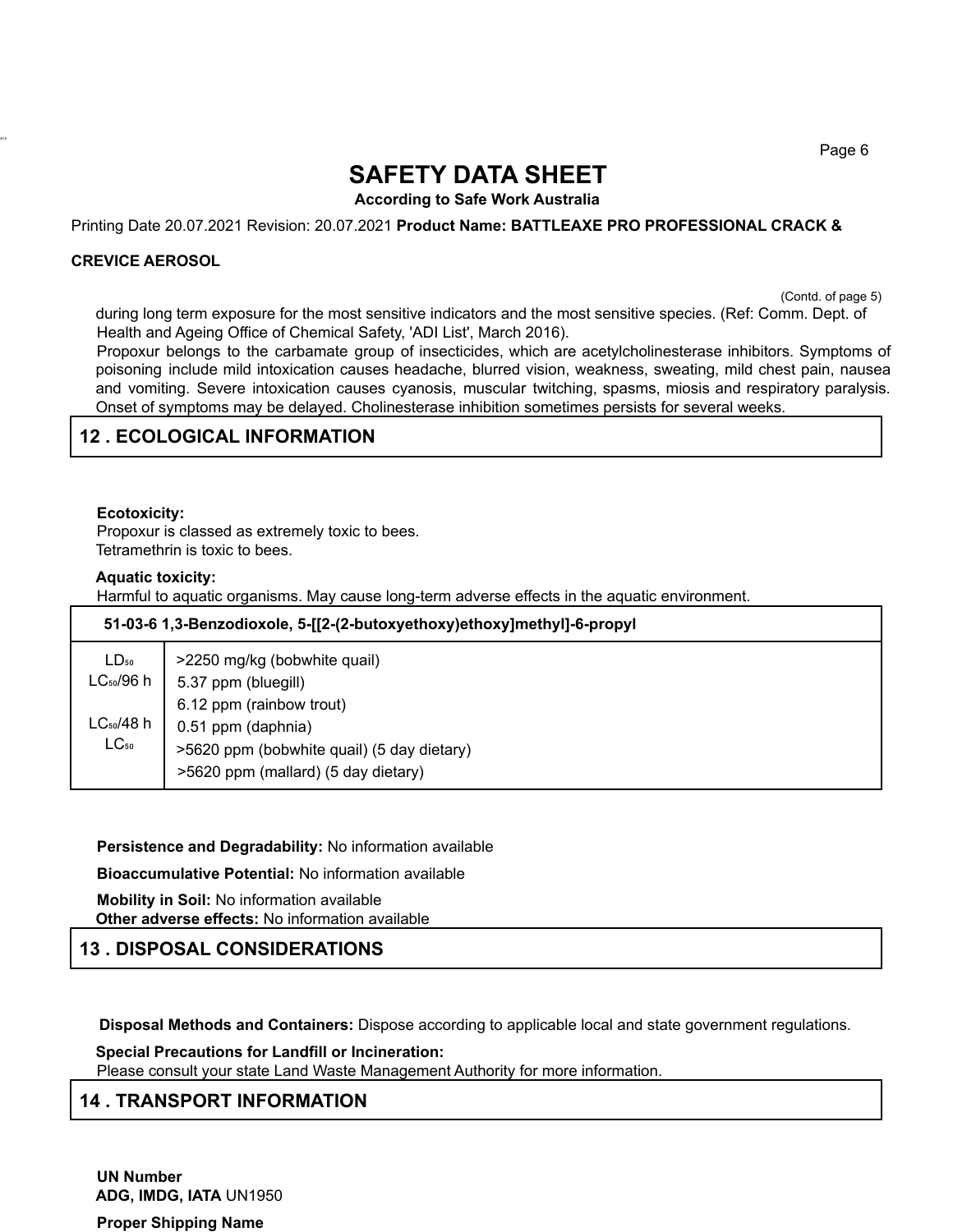**ADG** 1950 AEROSOLS **IMDG** AEROSOLS **IATA** AEROSOLS, non-flammable

**Dangerous Goods Class ADG Class:** 2 5A Gases. **IMDG Class:** 2.2

(Contd. on page 7)

Page 7

# **SAFETY DATA SHEET**

**According to Safe Work Australia**

Printing Date 20.07.2021 Revision: 20.07.2021 **Product Name: BATTLEAXE PRO PROFESSIONAL CRACK &**

**CREVICE AEROSOL**

43.0

(Contd. of page 6)

**Packing Group: ADG, IMDG, IATA** Void

**EMS Number:** F-D,S-U

**Limited Quantities:** 1L

**15 . REGULATORY INFORMATION**

| <b>Australian Inventory of Chemical Substances:</b> |                                                                   |  |  |
|-----------------------------------------------------|-------------------------------------------------------------------|--|--|
| 64-17-5                                             | Ethanol                                                           |  |  |
| 8008-20-6                                           | Kerosine (petroleum)                                              |  |  |
|                                                     | propoxur (ISO)                                                    |  |  |
|                                                     | \$1,3-Benzodioxole, 5-[[2-(2-butoxyethoxy)ethoxy]methyl]-6-propyl |  |  |
|                                                     | tetramethrin                                                      |  |  |

**Standard for the Uniform Scheduling of Drugs and Poisons (SUSMP) - Poison Schedule:**

Poisons Schedule: 5

## **16 . OTHER INFORMATION**

**Date of Preparation or Last Revision:** 20.07.2021

**Prepared by: Abbreviations and acronyms:** ADG: Australian Dangerous Goods IMDG: International Maritime Code for Dangerous Goods IATA: International Air Transport Association GHS: Globally Harmonised System of Classification and Labelling of Chemicals CAS: Chemical Abstracts Service (division of the American Chemical Society)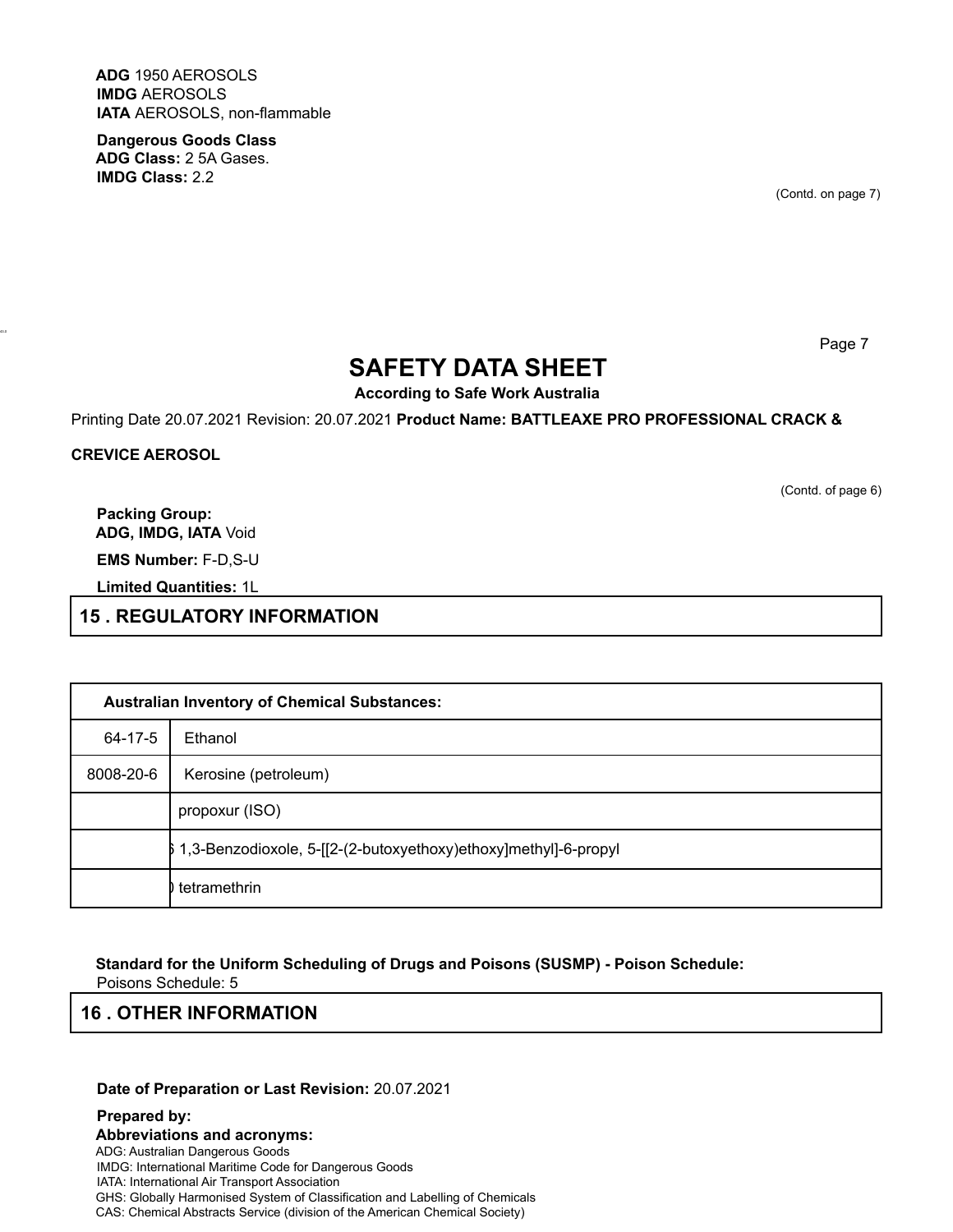LC<sub>50</sub>: Lethal concentration, 50 percent LD<sub>50</sub>: Lethal dose, 50 percent IARC: International Agency for Research on Cancer STEL: Short Term Exposure Limit TWA: Time Weighted Average NES: National Exposure Standard (Safe Work Australia - Workplace Exposure Standards For Airborne Contaminants) Aerosol 1: Aerosols – Category 1 Flammable Liquids 2: Flammable liquids – Category 2 Flammable Liquids 4: Flammable liquids – Category 4 Acute Toxicity (Oral) 3: Acute toxicity – Category 3 Serious Eye Damage/Irritation 2: Serious eye damage/eye irritation – Category 2 Serious Eye Damage/Irritation 2A: Serious eye damage/eye irritation – Category 2A Aspiration Hazard 1: Aspiration hazard – Category 1 Aquatic Acute 1: Hazardous to the aquatic environment, short-term (Acute). Category 1 Aquatic Acute 3: Hazardous to the aquatic environment, short-term (Acute). Category 3 Aquatic Chronic 1: Hazardous to the aquatic environment, long-term (Chronic). Category 1 Aquatic Chronic 3: Hazardous to the aquatic environment, long-term (Chronic). Category 3

#### **Disclaimer**

This SDS is prepared in accord with the Safe Work Australia document "Code of Practice for the Preparation of Safety Data Sheets for Hazardous Chemicals - December 2011"

The information contained in this safety data sheet is provided in good faith and is believed to be accurate at the date of issuance. Sundew Solutions Pty Ltd makes no representation of the accuracy or comprehensiveness of the information and to the full extent allowed by law excludes all liability for any loss or damage related to the supply or use of the information in this material safety data sheet. Sundew Solutions Pty Ltd is not in a position

to warrant the accuracy of the data herein. The user is cautioned to make their own determinations as to the (Contd. on page 8)

Page 8

## **SAFETY DATA SHEET**

**According to Safe Work Australia**

Printing Date 20.07.2021 Revision: 20.07.2021 **Product Name: BATTLEAXE PRO PROFESSIONAL CRACK &**

## **CREVICE AEROSOL**

43.0

suitability of the information provided to the particular

circumstances in which the product is used. (Contd. of page 7)